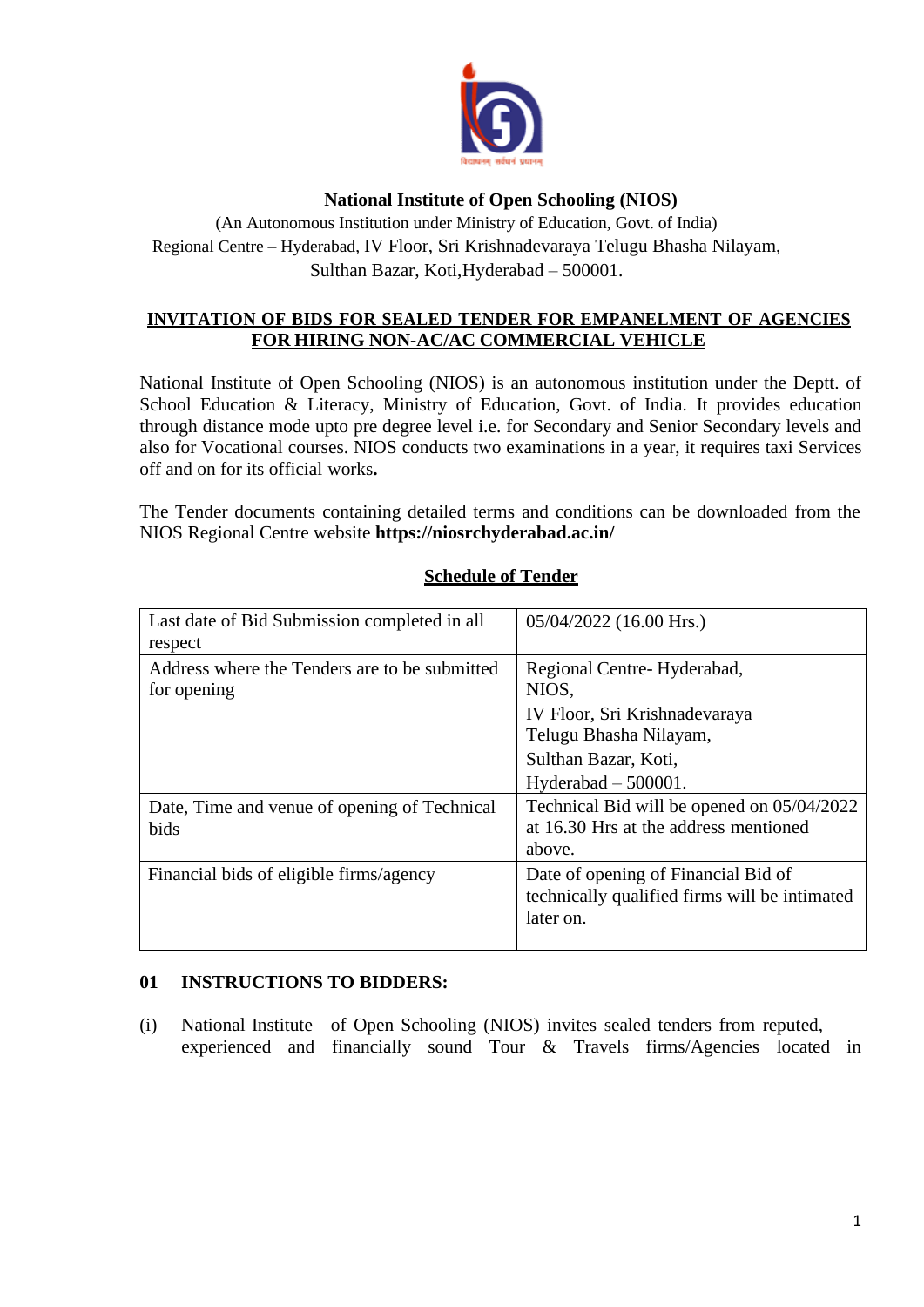Hyderabad for empanelment for hiring of different types of Commercial vehicles like<br>Swift Dzire/Toyota Etios/SX4/Indigo/Accent/Innova/Wagon R/(AC/Non AC) Dzire/Toyota Etios/SX4/Indigo/Accent/Innova/Wagon R/(AC/Non AC) Diesel/Petrol/CNG driven/ on as and when required basis initially for a period of one year in two bid system (Technical & Financial Bid). The term of contract can be extended for a further period of two more years on year to year basis subject to satisfactory performance. The proposal must be submitted in two separate envelopes, first envelop should contain "Technical bid" at Annexure–I along with EMD of Rs. 5,000/- (Rupees Five Thousand Only) in the shape of Demand Draft of any Nationalized Bank in favour of Secretary, NIOS payable at Hyderabad along with all supporting documents for Technical qualification of the firm/agency and second envelop should contain "Financial Bid" at Annexure-II and clearly marked so on the cover/envelope respectively. Both the envelope should be sealed properly and submitted in a bigger single cover superscribed "Tender document for empanelment of agencies for hiring NON-AC/ AC Commercial Vehicle" for NIOS, Regional Centre Hyderabad addressed to:

The Regional Director, Regional Centre, National Institute of Open schooling (NIOS) IV Floor, Sri Krishnadevaraya Telugu Bhasha Nilayam, Sulthan Bazar, Koti,Hyderabad – 500001.

The Tender may be dropped in the sealed tender box meant for the purpose kept at Security point, Regional Centre, National Institute of Open schooling (NIOS), IV Floor, Sri Krishnadevaraya Telugu Bhasha Nilayam, Sulthan Bazar, Koti, Hyderabad – 500001 on or before last date of bid submission.

The tender document can be downloaded free of cost from the website of NIOS RC Hyderabad i.e. https://niosrchyderabad.ac.in/ as well as from Central Public Procurement Portal i.e. [www.eprocure.gov.in](http://www.eprocure.gov.in/)

The tender document can also be obtained free of cost from the Security Point. Regional Director, Regional Centre, National Institute of Open Schooling, IV Floor, Sri Krishnadevaraya Telugu Bhasha Nilayam, Sulthan Bazar, Koti,

Hyderabad – 500001 on written request from theagency on its letter head.

- (i) **The EMD of the successful tenderer will be retained for the period upto the deposit of performance Security deposit and thereafter on the request of bidder EMD will be refunded without any interest** and the EMD of unsuccessful tenderer shall be returned by NIOS in due course of time.
- (ii) The intending tenderers may note that the **Financial Bids of only those bidders shall be opened who qualify in the Technical Bid. In the absence of EMD the technical bid will not be considered and summarily be rejected for financial bid**.
- (iii) Bid shall remain valid for 90 days beyond the closing date of the tender. In no case should there be any change in the format of Technical and Financial Bid. Please note that the bids submitted in the pro-forma other than the pro-forma provided for the purpose, will be rejected summarily.

### **02 SCOPE OF WORK:**

NIOS, Regional Centre - Hyderabad requires commercial vehicles on hire basis from the Taxi Operators/Agencies for the Official use for its Officers as well as for conduct/supervisionof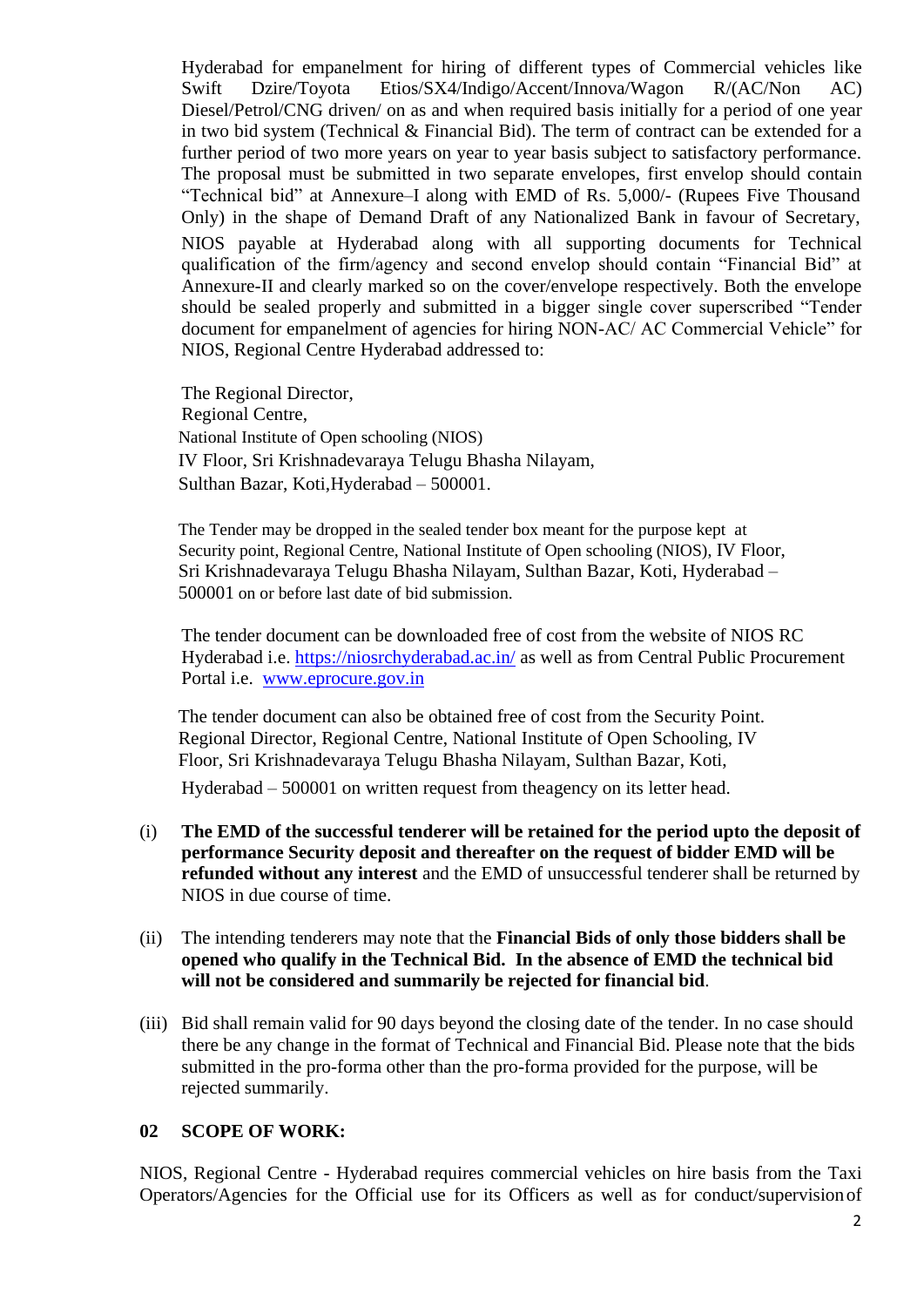public examinations, outside Experts who are called to attend Meetings, Seminars, Workshops, etc. Only reputed, experienced and financially sound Tours & Travels firm

/Agencies having experience in the tours and travel business and competent to provide requisite numbers of commercial vehicles are required to apply. The type/make of vehicle to be hired shall be at the sole discretion of NIOS, RC- Hyderabad. The firm should possess commercial vehicle of any type i.e. Swift Dzire/Toyota Etios/SX4/Indigo/Accent/Wagon R/ Innova which may be registered in the name of bidding firm or in the name of bidding firm's owner.

NIOS, Regional Centre - Hyderabad proposes to create panel of transporters to provide commercial vehicles for the use of Office of the NIOS, RC- Hyderabad through open tenderand herewith invite tenders under two bid system in sealed covers from reputed, experiencedand financially sound Tours & Travels firm/Agencies. Of these, lowest rate received in each will be picked up and after due approval will be offered to all technically qualified Firm/Agency in panel.

Vehicles will be hired by NIOS, RC - Hyderabad as per actual requirement irrespective of day and night. Area of field duty will be throughout Hyderabad and all over Andhra Pradesh. Taxi Operators/Agencies will ensure that taxes, if any, must be paid for the vehicle being sent to adjoining areas and out station for NIOS. There is no commitment from the NIOS, RC-Hyderabad regarding the number of vehicles to be hired or minimum kms. to be run in case it is hired.

The vehicle should report to the place of requirement as per directions of the NIOS, RC-Hyderabad. There will be no dead mileage. The kilometer for the purpose of 'vehicle run' and 'hours of duty' shall be reckoned from the point of reporting for duty and to the point of vehicle released. No mileage will be allowed to Drivers for lunch/breakfast or for drawal of petrol/diesel/CNG, etc.

# **03 ELIGIBILITY CRITERIA:**

- 1. The Bidder should be a bonafide firm/ company registered under relevant law/rules of the Government and the bidder must have Commercial Taxis registered in the name of firm/owner.
- 2. The firm/ company should be registered with GST authority.
- 3. The firm should have atleast average annual turnover of Rs. 3 Lakhs per annum during 2019-20 and 2020-21. Documents in support of turnover (along with Income Tax & Service Tax Returns, GST of the relevant years) are to be enclosed with the technical tender.
- 4. The firm should have such experience of having successfully completed similar works mentioned in para one of Terms and Conditions during last 2 years.

# **04 TERMS & CONDITIONS OF THE CONTRACT:**

1) Definition of similar work: The words "Similar Work" shall mean the experience in providing commercial vehicles to Govt. Departments/ Public Sector Undertakings/ Companies.

The NIOS may require commercial vehicles on as and when required basis. However, the demand may vary from time to time particularly the demand of vehicles may increase at the time of Public exam and workshop/Seminar/meeting etc.

- 2) The commercial vehicles like Dzire/Indica/Wagon R/ i10/Innova may be required. The number of vehicle may increase or decrease at the discretion and strict requirement of the NIOS, Regional Centre (RC). The type/make or vehicle to be hired will be the sole discretion and need of the NIOS, Regional Centre (RC).
- 3) Tender document should be filled properly, signed and stamped wherever asked.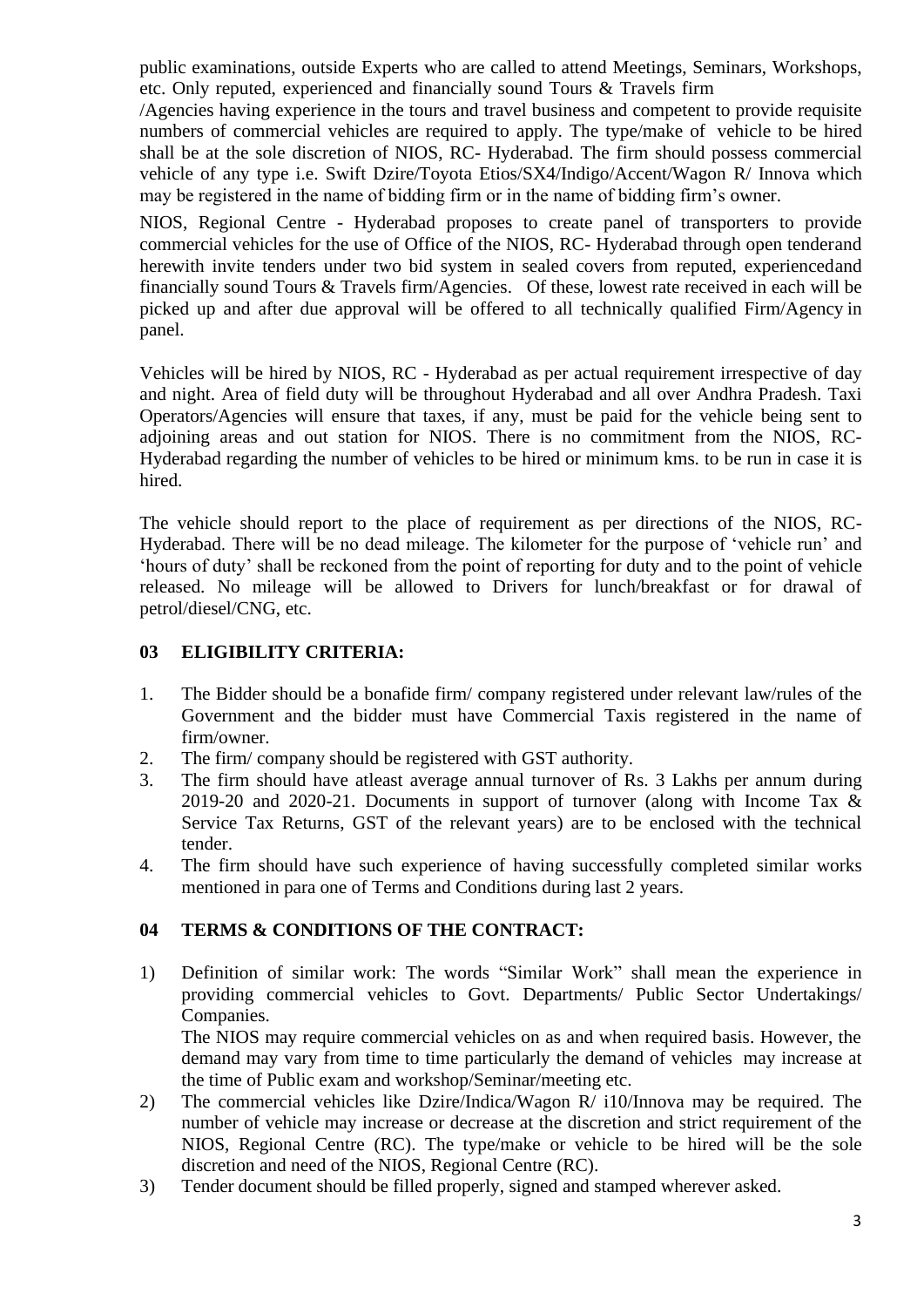- 4) The garage of the firm should be located within a periphery of 10 Kms radius in Hyderabad covering all the areas of Hyderabad.
- 5) The contracting firm will be solely responsible for strict compliance of all the Rules and Regulations notified by Govt. of Andhra Pradesh or other Government agencies from time to time for plying of commercial vehicles.
- 6) There will be no dead mileage. The kilometerage for the purpose of "vehicle run" and "hours of duty" shall be reckoned from the point of reporting for duty to the point of vehicle released. No mileage will be allowed to drivers for lunch/breakfast or for drawl of petrol/diesel/CNG etc.
- 7) The commercial vehicles should be in perfect working condition and should be well maintained during the contract period. None of the commercial vehicles supplied should be registered prior to 2015. Bids must be accompanied with copies of RCs of commercial vehicles of required class only.
- 8) The firm should have 2 years of experience in tours and travel business in providing commercial vehicle in the Government Sector/ PSUs and Companies and should have an annual minimum turnover of Rs. 3 Lakhs or more for the last 2 years. Experience and performance certificate from firms the transporter has worked, should be enclosed alongwith the Technical bid of tender documents.
- 9) The firm should possess any commercial vehicles i.e. Dzire/Indica/Wagon R/ i10/Innova which may be registered in the name of the bidding firm or in the name of bidding firms's owner.
- 10) The commercial vehicles provided should be in excellent condition mechanically as well as get-up wise i.e. outer body/ upholstery etc. should be decent looking.
- 11) The owner/firm should be in a position to provide commercial vehicles on short notice as and when needed.
- 12) The drivers of the commercial vehicles should be professional drivers and should be fully conversant with the routes of Hyderabad especially outside Hyderabad and surrounding areas and should possess valid driving license to drive the commercial vehicles in their names. The drivers will always be decently dressed in uniform and courteous. The Drivers must be proficient in speaking local languages, well mannered, courteous with proven integrity, healthy personal habits and should always carry a mobile phone with him. Drivers not found upto the mark as per above condition or in the event ofmisbehavior on the part of drivers, the NIOS may impose penalty as deemed fit on thefirm.
- 13) The owner/firm should be in a position to provide standby vehicle in case of any breakdown.
- 14) All expenses will have to be borne by the firm in case of breakdown of the vehicle provided. Immediate replacement of the breakdown vehicle will have to be provided.
- 15) In case a vehicle is requisitioned and the same does not reach at the appointed time and juncture, the NIOS will be free to call another vehicle from the open market and the expenses on this account will be deducted from the pending Bills/Security etc. Besides, a penalty of Rs. 500/- would be imposed for every such lapse.
- 16) The owner/firm should be available round the clock on his own direct telephone/mobile (office as well as residence) so as to respond to the call for taxies in emergent cases. The firm should also be able to provide commercial vehicles on Saturday/Sunday & Holiday, as per the requirement.
- 17) All the charges towards repair/servicing, salary of the Driver, Petrol/Diesel/CNG/ Road Tax/Registration Tax expenses, any other incidental expenses on operations & Maintenance of the hired vehicle would be borne by the firm.
- 18) The vehicle would be insured in all respects by the firm. In case of any accident or theft etc. all the claims arising out of it will be met by the agency and NIOS shall not be liable in any matter whatsoever.
- 19) The vehicle with the driver would be placed at the disposal of NIOS as and when required. NIOS would be free to use the hired commercial taxi in any manner for carrying officials,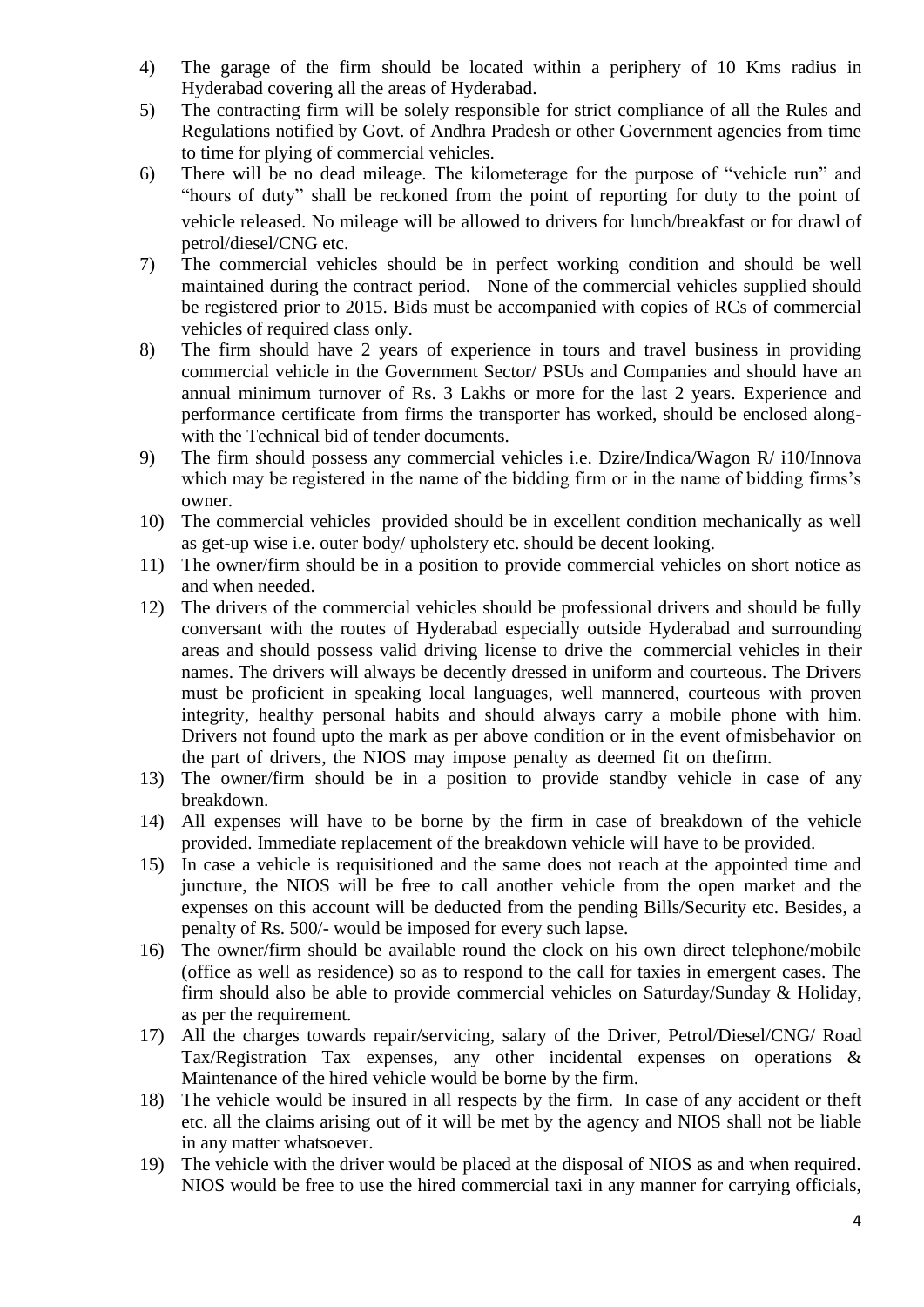material etc. as per its requirements and the firm will not have any objection to it.

- 20) Jurisdiction for legal disputes, if any arising during the currency of the contract, will be settled in Hyderabad courts only.
- 21) Bidder may quote their unconditional rates strictly in the prescribed proforma for Financial bids.
- 22) No advance payment, in any case, would be made to the firm.
- 23) The firm will obtain the duty slips every day duly signed by the user or will maintain the log book on daily basis as the case may be, duly signed by the users concerned.
- 24) The Bills along with signed duty slips or copies of the log book signed by the officers for hiring of vehicles would be submitted in the first week of the following month after the completion of the month for payment.
- 25) The tender has to be accompanied by an Earnest Money Deposit (EMD) of Rs. 5,000/- (Rupees Five Thousand Only) in the form of a Demand Draft from any commercial bank in an acceptable form in favour of the Secretary, NIOS, payable at Hyderabad. The successful bidder will have to deposit with the Performance Security Deposit of **Rs.10,000/- (Rupees Ten thousand Only)** to NIOS Regional Centre (RC)- Hyderabad, in the form of Account Payee Demand Draft/Fixed deposit/Bank Guarantee from any commercial bank in an acceptable form in favour of the Secretary, NIOS, payable at Hyderabad for the due fulfillment of the contractual obligations which is refundable without any interest on termination of the contract after deducting any penalty/ any liability of any kind imposed by NIOS on account of unsatisfactory services.
- 26) The EMD will stand forfeited if the successful bidder withdraws or on notifying the rates, refuses to accept the tender or violate any other terms & conditions or the tender.
- 27) The NIOS reserves the right to accept/reject any bid and to cancel the bidding process/contract at any time and reject all bids, at any time prior to placement of order, without thereby incurring any liability and assigning any reasons whatsoever.
- 28) Requirement for taxi may decrease or increase and NIOS is not bound to give any minimum guaranteed services to taxi operators so empanelled in NIOS RC- Hyderabad.

### **OPENING OF TENDER:**

Technical bid will be opened by the duly constituted Committee appointed in this behalf on date and time specified above in presence of the tenderer/their authorized representatives who wish to be present. No separate intimation will be sent for this purpose. Financial bid of those tenders, who have qualified in the Technical bid, will be opened separately and date of opening will be informed to the commercial tenderers accordingly.

The Regional Director, NIOS, reserves the right to accept or reject any or all the offers without assigning any reasons whatsoever. No agency shall have any right to claim for award of contract on the basis of his tender and rates quoted therein.

### **AWARD OF CONTRACT:**

NIOS shall have the right to award the contract of hiring of commercial taxi services to the selected agency(s) initially for a period of one year which shall be extendable further for a period of two more years on year to year basis on the same rates and terms and conditions if performance of the contractor is found to be satisfactory. However, firm will make request in writing for extending the period of the contract before expiry of the existing contract period.

NIOS shall also have the right to consider award of contract of hiring of commercial taxi services to such other agencies which did not participate in the tender process and are interested to provide taxi services to RC NIOS on the approved RC NIOS rates and terms & conditions. A request can be made to NIOS RC-Hyderabad alongwith Security deposit of **Rs. 10,000/-**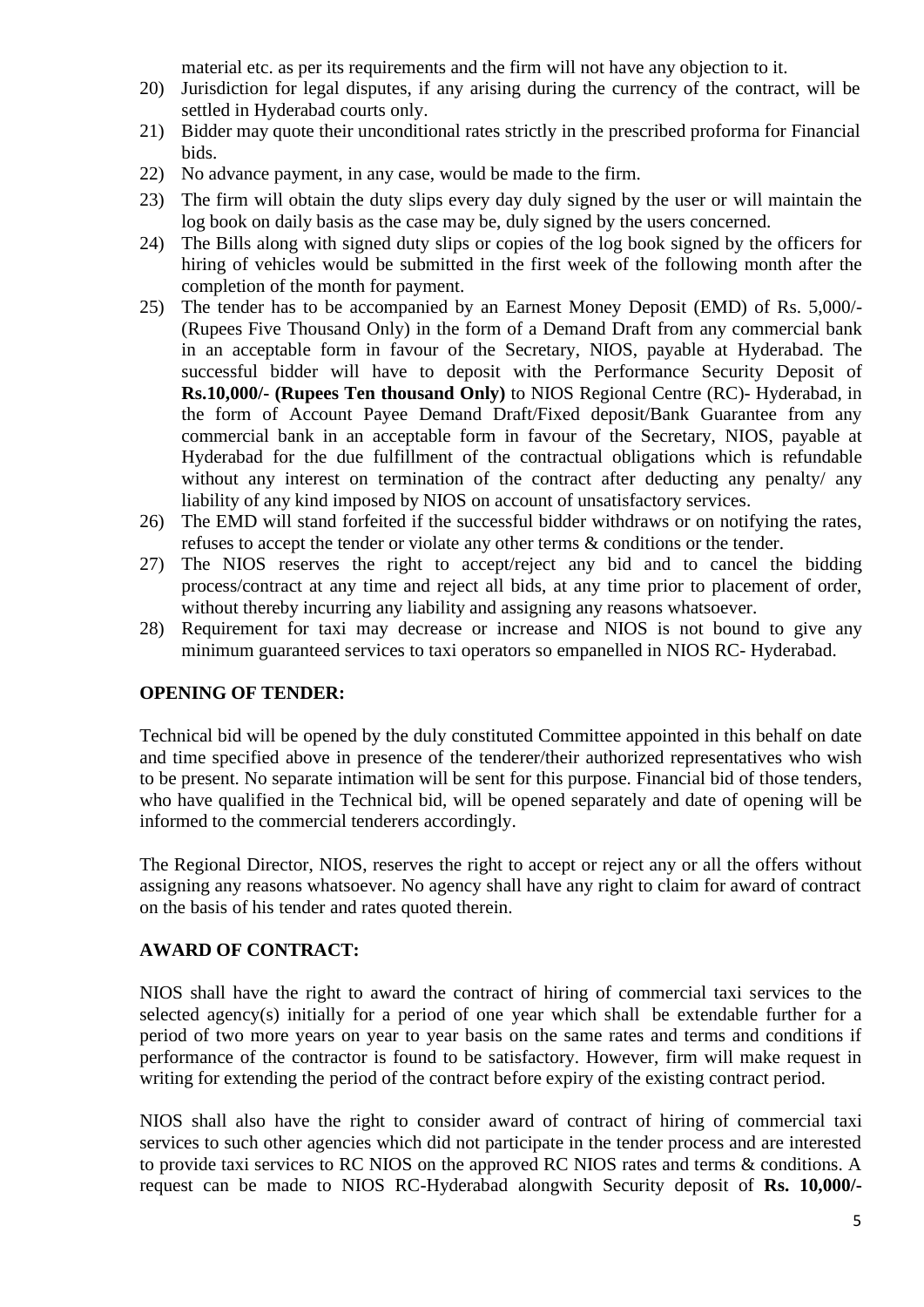**(Rupees: Ten thousand Only)** of any Nationalized Scheduled Bank subject to fulfillment of eligibility conditions as laid down in the tender documents and Technical bid proforma.

Rates finalized at the beginning of the contract shall remain in force throughout the contract period.

# **PENALTY:**

- i. In case of delay in reporting, a penalty of Rs. 50/- per 15 minutes delay shall be imposed.
- ii. A penalty of Rs. 500/- per day per vehicle may be levied if any vehicle fails to meet the above terms and conditions on any day. Commercial taxis provided by the firm will be regularly inspected by nominated officers for the purpose and in case of noncompliance of any of the conditions, if brought to the notice by the users or the inspecting officer, a penalty of Rs. 500/- on each fault will be imposed.

In case abnormal irregularities/serious lapses, the matter may be referred to a Committee duly approved by the Competent Authority and decision of the RC NIOS in this regard shall be final and binding on the Taxi Operator(s)/Agencies.

# **PAYMENT:**

The payment will be made on monthly basis on submission of pre-receipted bill duly affixed revenue stamp along with GST no. of RC NIOS as well as of the firm on the printed bill proforma supported by duty slip(s) and duly signed by the user Official/Officers of NIOS along with details of journey claimed by the agency. In the absence of duty slip alongwith the bill, no payment shall be made for that bill.

No advance payment, in any case, would be made to the agency.

### **ARBITRATION:**

Any dispute between the Taxi Operator(s)/Agencies and his Driver/employees will be resolved by the agencies without any involvement of RC NIOS in any manner without prejudice to the right of RC, NIOS.

If any dispute arises between the parties regarding the terms & conditions in relation of the contract and execution thereof, the matter shall be referred to an Arbitrator(s) as may be appointed by the RC, NIOS for Arbitration & Conciliation Act, 1996. The Taxi Operator(s) shall not question the decision of the Arbitrator(s) on the ground that the Arbitrator(s) is/are Government Servant(s). The decision/award of the Arbitrator(s) shall be final and binding on both the parties.

### **PRICES:**

The contract charges include charges of Driver(s), repair and maintenance of vehicle(s), cost of petrol/diesel, insurance of taxi, etc., and any other incidental expenses.

Actual parking charges, toll taxes, entry taxes/inter-state for journeys/service taxes will be reimbursed along with the hiring charges claim bill, on production of original receipts.

No request for escalation of rates would be entertained for whatsoever reasons, during the contract period.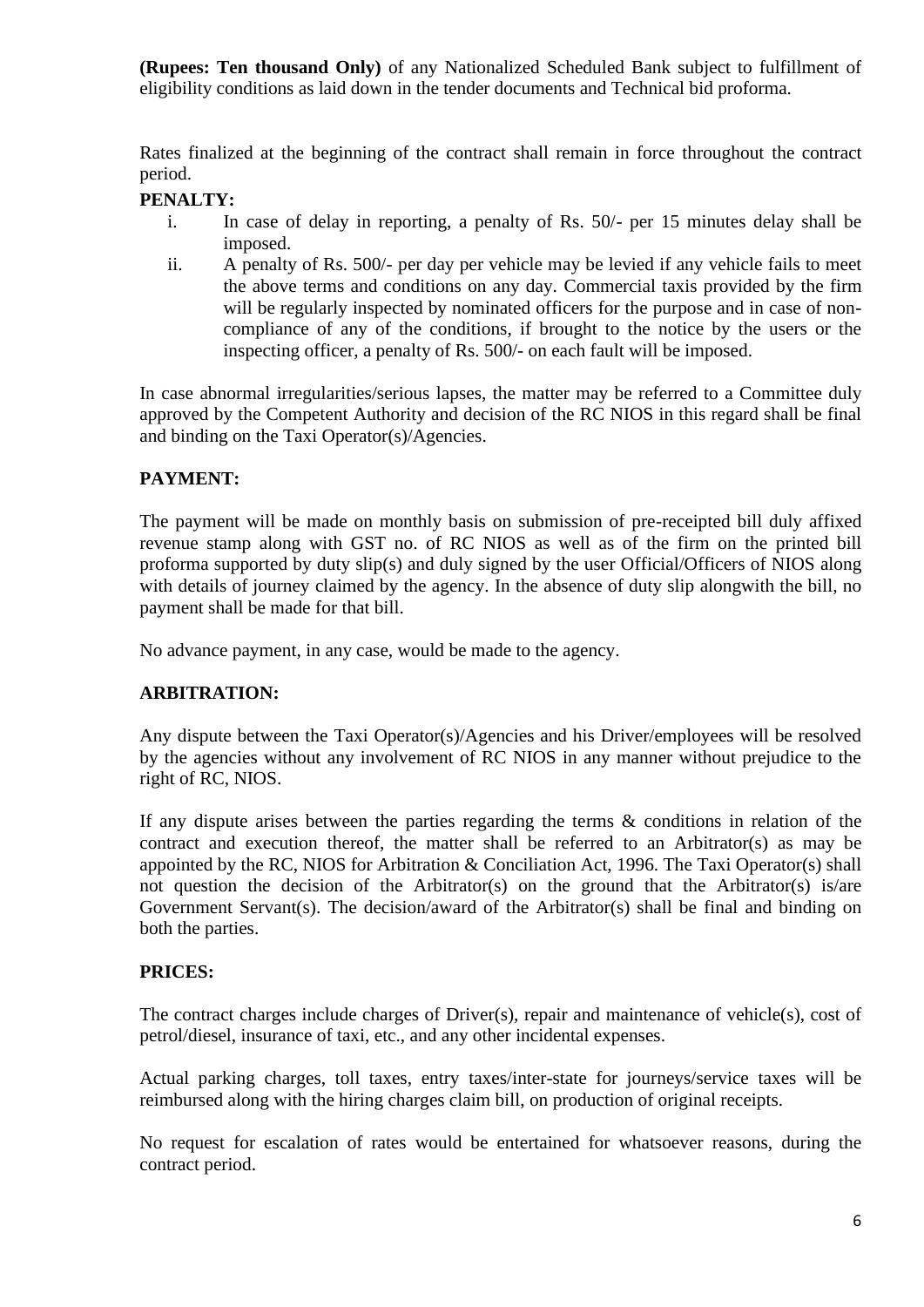### **OTHER TERMS & CONDITIONS OF CONTRACT:**

All requirements under various statutory levies including Contract Labour Act, Transport, Insurance, Income tax and Service Tax, etc. must be complied by the Taxi Operator(s)/Agencies. The Agency shall be responsible to pay all tax dues/amount directly as decided by court or law under the rules, etc. RC, NIOS shall have no concern about such payments.

The Agency will also be required to submit an undertaking along with the Technical bid stating that no legal suit/criminal case is pending against its proprietor or any of its Directors for any violation in PF Act/ESI Act/Labor Laws, Road Accidents, Traffic Rules, etc. or having been earlier convicted on the ground of moral turpitude or for violation of any other law and will provide details in case there no any suit/criminal case is pending.

Tax deduction at Source (TDS) and other applicable taxes will be deducted from each bill by RC, NIOS.

The Agency shall ensure proper and reasonable precautions during performance of their obligations and in the event of any loss being caused to RC, NIOS on account of negligence/dereliction of duties or performance of their obligations by the Agency or the Agency's staff, the Agency shall be liable to indemnify to RC, NIOS for such loss out of the insurance cover or otherwise.

The Driver/Staff deployed by the Agency for driving the vehicles should hold valid commercial driving license and be physically and mentally fit.

The Agency shall obtain adequate insurance cover for the vehicle, his staff and all bonafide passengers of the vehicle supplied pursuant to this tender. Further, the Agency shall be responsible for all injuries and accidents to such staff and bonafide passengers during the course of performance of the Agency's obligations pursuant to the tender.

All the vehicles supplied to RC, NIOS should fully comply with vehicle fitness requirements in the Hyderabad or in the State and all provisions of Motor/Vehicles Act, 1988 and rules made there under including other instructions/requirements issued/specified from time to time.

Taxi Operator must mention GSTN no. on bill claimed if applicable.

The GSTN no. of NIOS is **09AAATN4906C1ZT. (IGST)**

#### **NOTICE OF TERMINATION OF THE CONTRACT:**

The services of the Agency can be terminated by RC, NIOS without assigning any reason any time during the period of contract.

The services of the Agency can also be terminated without any notice in case of violation of any clause of the contract agreement such as failure to provide required vehicle, poor quality of vehicles, inadequate or untrained manpower provided or any other violation, wages not paid to the workers or paid less than minimum wages applicable under the relevant Act. In case, the Agency wants to discontinue the work, it will have to serve two months clear notice to RC, NIOS for termination of the contract.

#### **JURISDICTION OF COURTS:**

Any legal disputes will be subject to jurisdiction of Hyderabad Court only.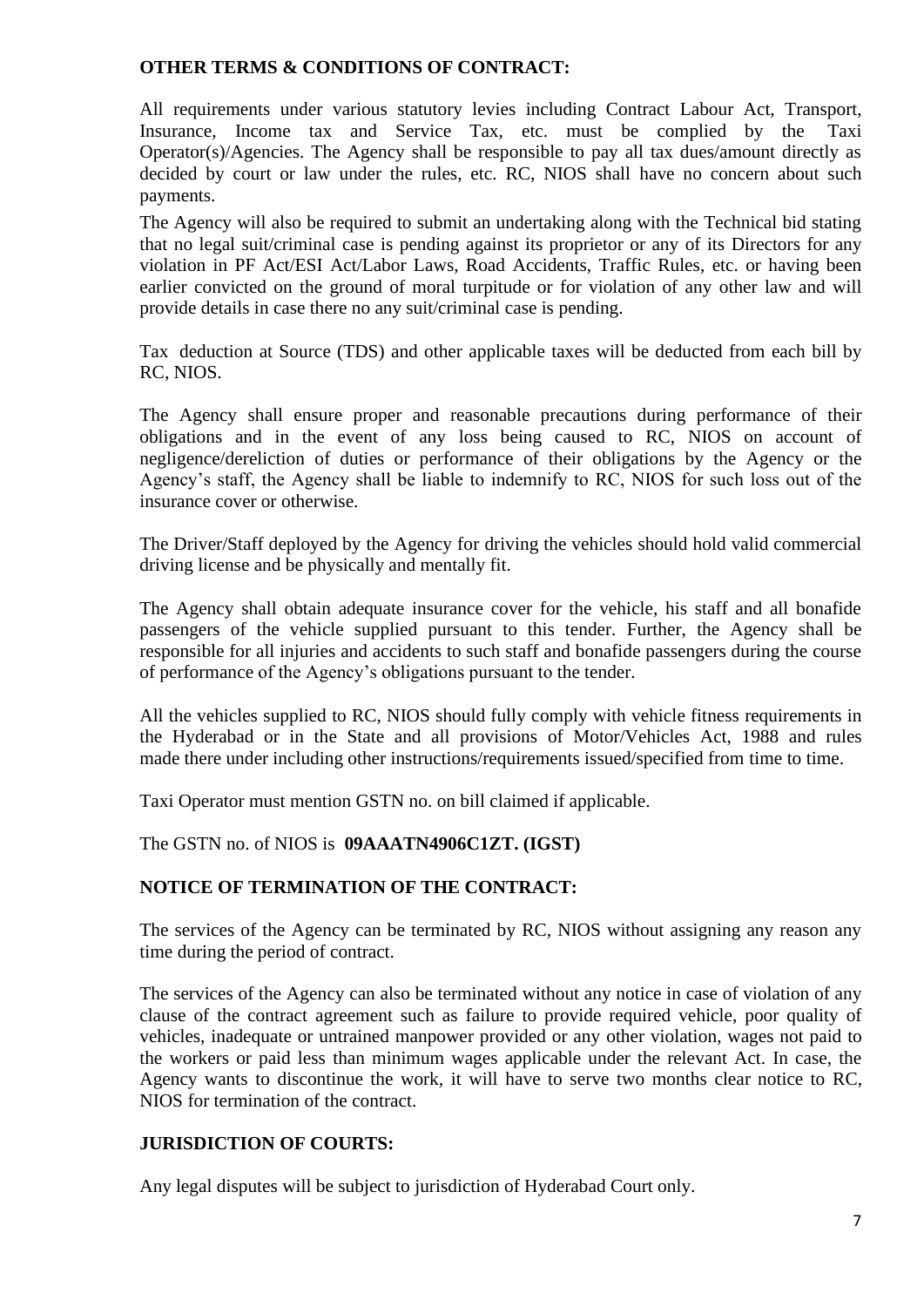# **5. PRICE SCHEDULE (TO BE UTILIZED BY THE TENDERERS FOR QUOTING THEIR LOWEST RATES)**

The tenderers must quote their **lowest rates** in the Financial Bid form given at Annexure-II.

NIOS Regional Centre- Hyderabad reserves the right to accept or reject any or all the tenders without assigning any reason therof.

> Regional Director NIOS Regional Centre, Hyderabad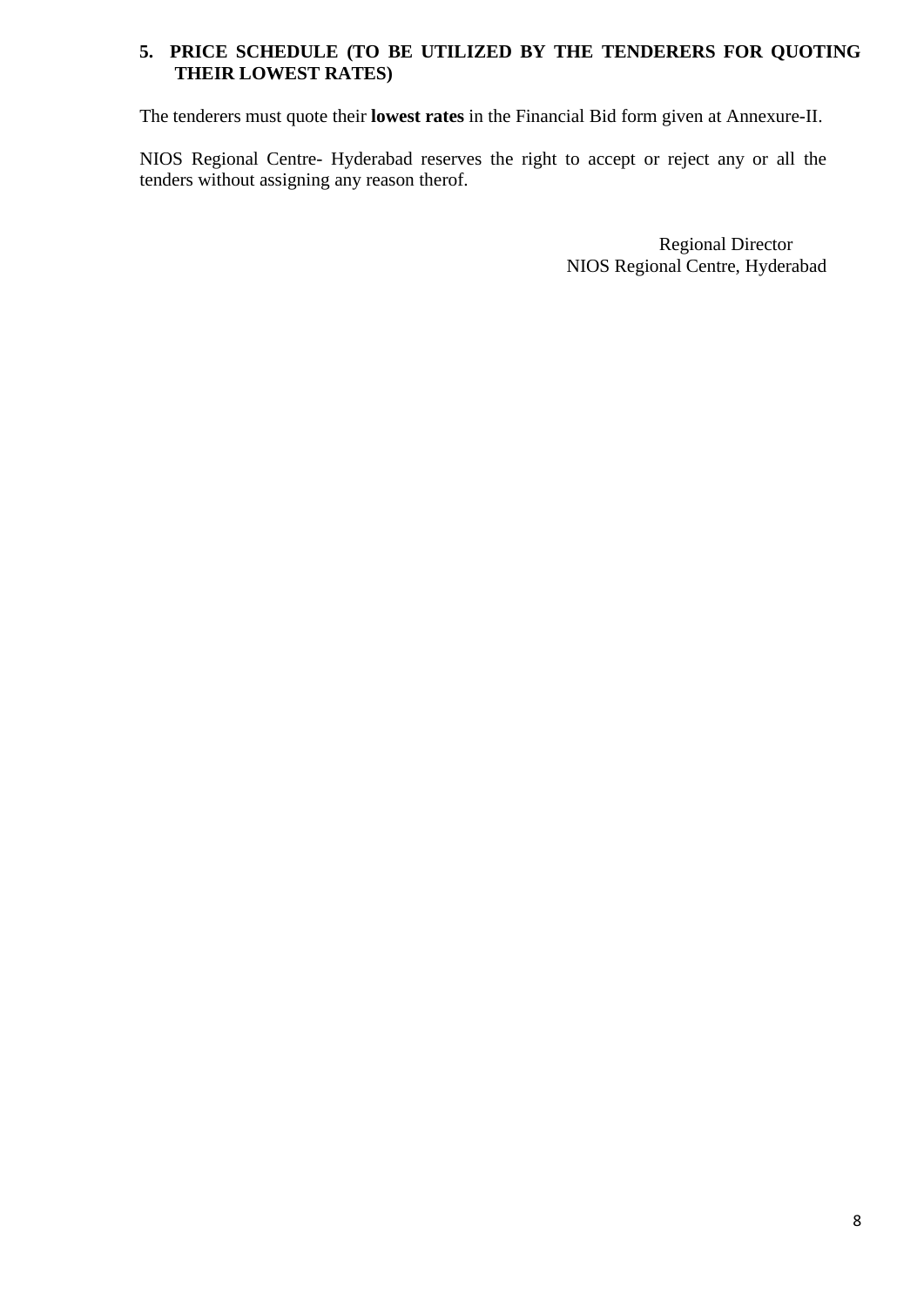# **NATIONAL INSTITUTE OF OPEN SCHOOLING**

Regional Centre – Hyderabad, IV Floor, Sri Krishnadevaraya Telugu Bhasha Nilayam, Sulthan Bazar, Koti, Hyderabad – 500001.

# PROFORMA FOR TECHNICAL BID **FOR HIRING OF COMMERCIAL TAXI SERVICES**

All Columns should be filled and documents should be enclosed in support of information.

| Sl. No. | Particulars to be given with Documentary<br>proof                                                                                                                                                                                                                                                                                                          | <b>Status (to be filled by the Tenderer)</b> |
|---------|------------------------------------------------------------------------------------------------------------------------------------------------------------------------------------------------------------------------------------------------------------------------------------------------------------------------------------------------------------|----------------------------------------------|
| 1.      | Name of the Taxi Operator/Agency with<br><b>Complete Address</b><br>Phone no.s: $(O)$ & (Mob)<br>Email:                                                                                                                                                                                                                                                    |                                              |
| 2.      | Constitution<br>of<br>the<br>Agency<br>Limited<br>Proprietorship/Partnership/Private<br>Company/Public Limited Company                                                                                                                                                                                                                                     |                                              |
| 3.      | Registration No. of the Agency (Under State<br>Govt. or any other Act)<br>(Please attach documentary proof)                                                                                                                                                                                                                                                |                                              |
| 4.      | Name & Designation of the key/top official of<br>the Agency with his/her Mobile Number.                                                                                                                                                                                                                                                                    |                                              |
| 5.      | Location of the Garage with Telephone no.<br>and full address                                                                                                                                                                                                                                                                                              |                                              |
| 6.      | Experience for providing taxi services for<br>various reputed organizations preferably to<br>Government/Public<br>Sector<br>Undertakings/<br>Autonomous bodies/Companies. If so, give<br>complete details and attach a copy thereof.<br>minimum Last 2 Years.                                                                                              |                                              |
| 7.      | Total no. of Commercial vehicles of any<br>type/make dzire/indica/WagonR/i10/ Innova<br>registered not prior to 2015 available with the<br>Agency.<br>These commercial vehicles must be registered<br>in the name of the firm/owner.<br>(enclose copies of RCs). Should have<br>commercial vehicles of any type/ make<br>dzire/indica/Wagon R/i 10/Innova. |                                              |
| 8.      | Name of the existing Clients whom the<br>Agency is providing commercial taxi services<br>on regular/ monthly basis with their name,<br>designation of the contact person and Mobile<br>Numbers.                                                                                                                                                            |                                              |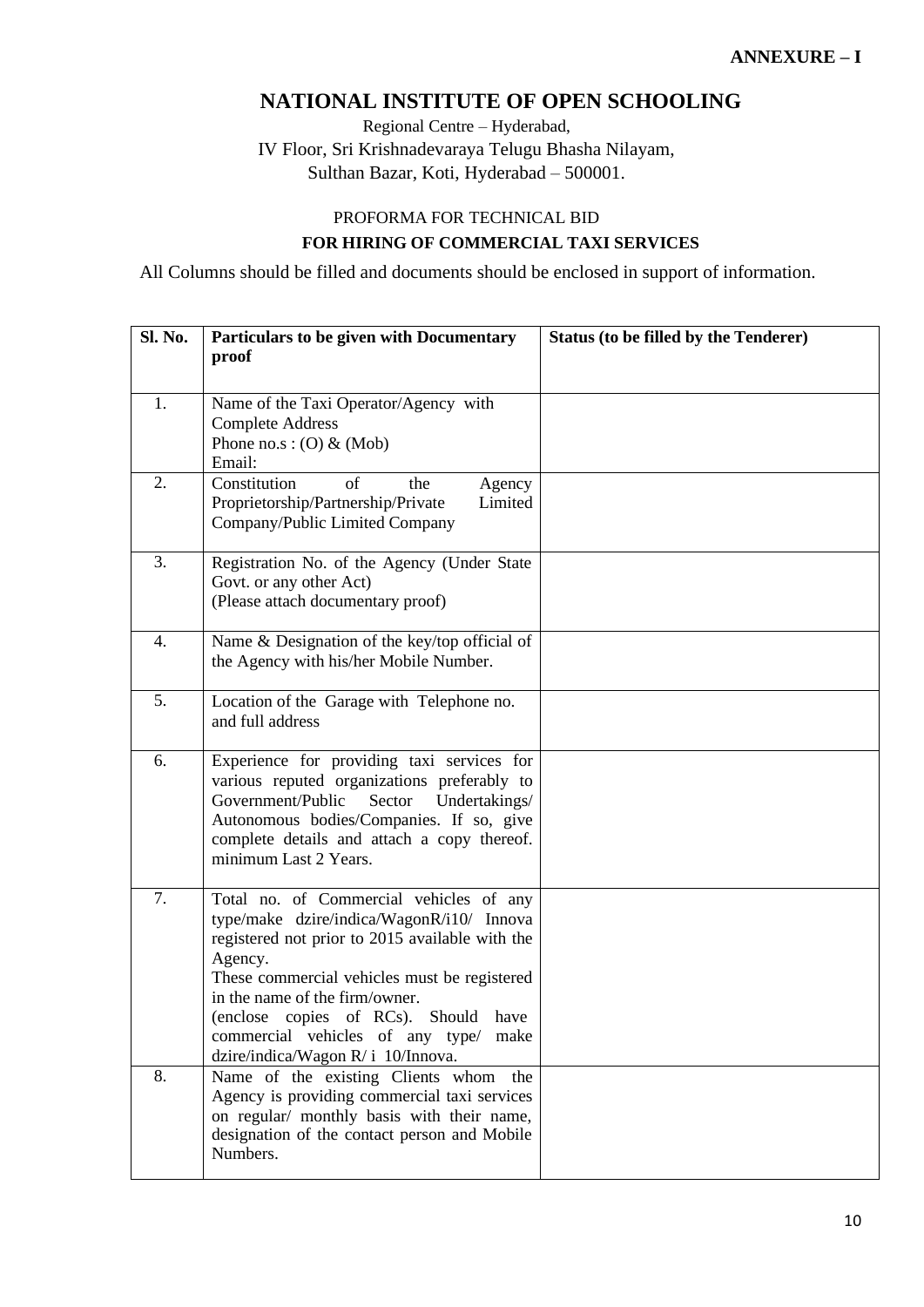| 9.  | Minimum Average Annual Turnover of the        |                       |
|-----|-----------------------------------------------|-----------------------|
|     | Agency                                        |                       |
|     | (Annual turnover should be minimum Rupees)    |                       |
|     | 3 lacs per year during the last 2 years i.e   |                       |
|     | 2019-20 & 2020-21.                            |                       |
|     | (Please enclose copy of Audited Statements of |                       |
|     | two years and Turnover Certificate from a     |                       |
|     | Chartered Accountant).                        |                       |
| 10. | IT returns of the Agency for the last 2       |                       |
|     | <b>Assessment Years.</b>                      |                       |
|     | 2019-20 & 2020-21                             |                       |
| 11. | Income Tax PAN No.                            |                       |
|     |                                               |                       |
| 12. | GST Regn. No.                                 |                       |
|     |                                               |                       |
| 13. | Details of EMD of Rs. 5,000/- (Rupees Five    | Demand Draft no.      |
|     | Thousand Only) being submitted herewith       | Dated                 |
|     |                                               | Amount                |
|     |                                               | Payee Bank and Branch |

### **UNDERTAKING**

I/we hereby submit an undertaking that no legal suit/criminal case is pending against me/us or any of my/our Directors for any violation if PF Act/ESI Act/Labour Laws, Road Accidents, Traffic Rules, Etc. or having been earlier convicted on the ground of moral turpitude or for violation of any other law.

> Signature of the Authorized Signatory With Official seal of the Agency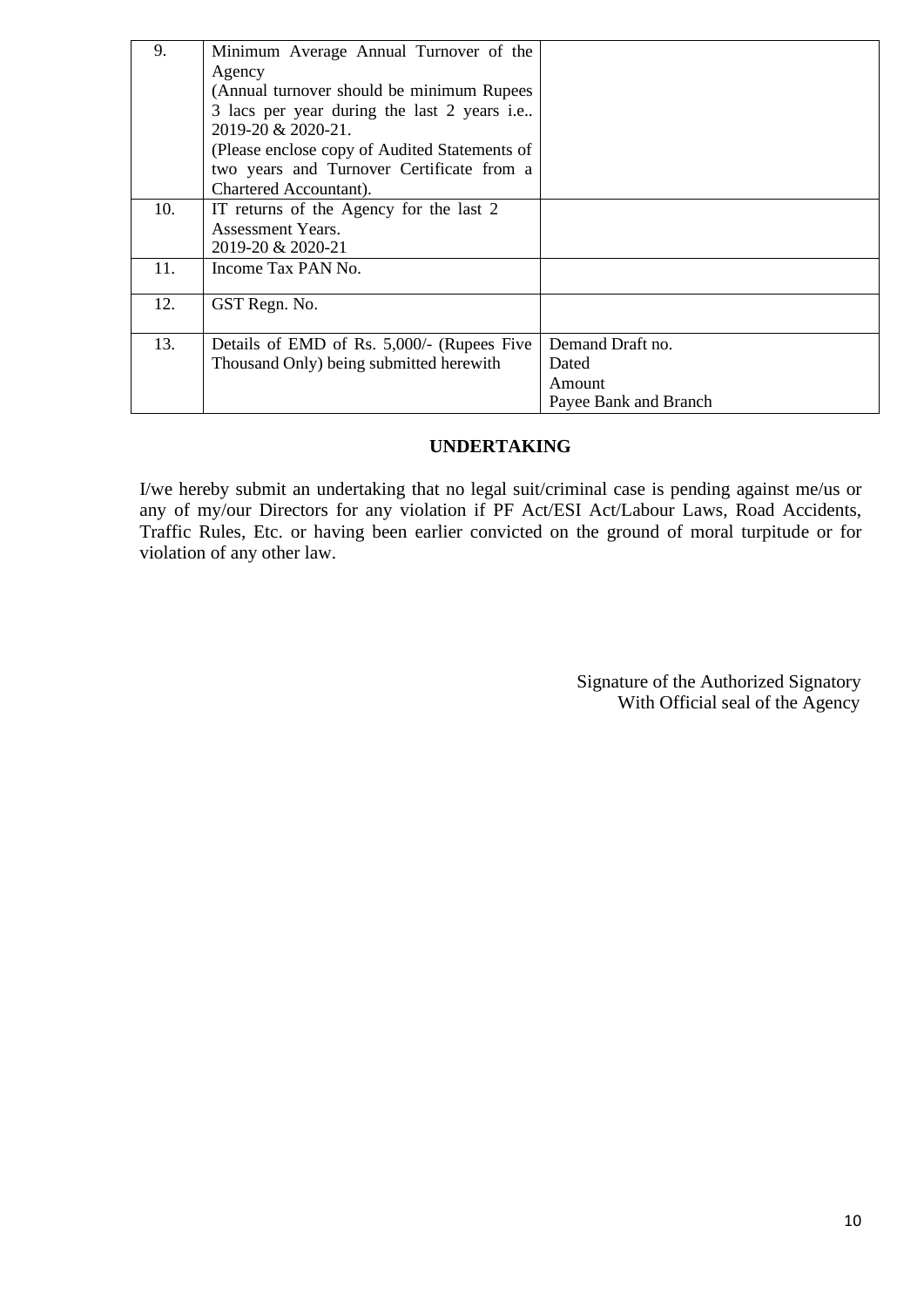# **NATIONAL INSTITUTE OF OPEN SCHOOLING**

Regional Centre – Hyderabad, IV Floor, Sri Krishnadevaraya Telugu Bhasha Nilayam, Sulthan Bazar, Koti, Hyderabad - 500001.

### **PROFORMA FOR FINANCIAL BID**

**1. Local journey :- (The journey performed in Hyderabad shall be treated as local journey)**

| <b>Duty (Local</b><br><b>Basis</b> )                               | Rate for<br>WagonR/Santro<br>/i10 |           | Rate for<br>Indigo/Swift<br>Dezire/Toyota<br>Etios/Accent |    | Rate for<br>Innova/Xylo/<br>Tavera/Honda<br>City/SX4 |    |
|--------------------------------------------------------------------|-----------------------------------|-----------|-----------------------------------------------------------|----|------------------------------------------------------|----|
|                                                                    | Non-AC                            | <b>AC</b> | Non-AC                                                    | AC | Non-AC                                               | AC |
| 40 Km & 4 Hrs                                                      |                                   |           |                                                           |    |                                                      |    |
| 80 Km & 8 Hrs                                                      |                                   |           |                                                           |    |                                                      |    |
| Rate for Extra<br>Km                                               |                                   |           |                                                           |    |                                                      |    |
| Night Charges,<br>if any, after 10<br>p.m. onwards<br>(for Driver) |                                   |           |                                                           |    |                                                      |    |

#### **2. Outstation Journey (Minimum 200 km per day)**

| <b>Duty</b>                                                       | <b>Rate for</b><br><b>WagonR/Santro</b><br>/i10 |    | <b>Rate for</b><br>Indigo/Swift<br>Dezire/Toyota<br><b>Etios/Accent</b> |    | <b>Rate for</b><br>Innova/Xylo/<br>Tavera/Honda<br>City/SX4 |    |
|-------------------------------------------------------------------|-------------------------------------------------|----|-------------------------------------------------------------------------|----|-------------------------------------------------------------|----|
|                                                                   | Non-AC                                          | AC | Non-AC                                                                  | AC | Non-AC                                                      | AC |
| Minimum<br>Charges for 200<br>km per day                          |                                                 |    |                                                                         |    |                                                             |    |
| Rate for Extra<br>Km                                              |                                                 |    |                                                                         |    |                                                             |    |
| Night Charges,<br>if any after 10<br>p.m. onwards<br>(for Driver) |                                                 |    |                                                                         |    |                                                             |    |

Signature of the Authorized Signatory With Official seal of the Agency